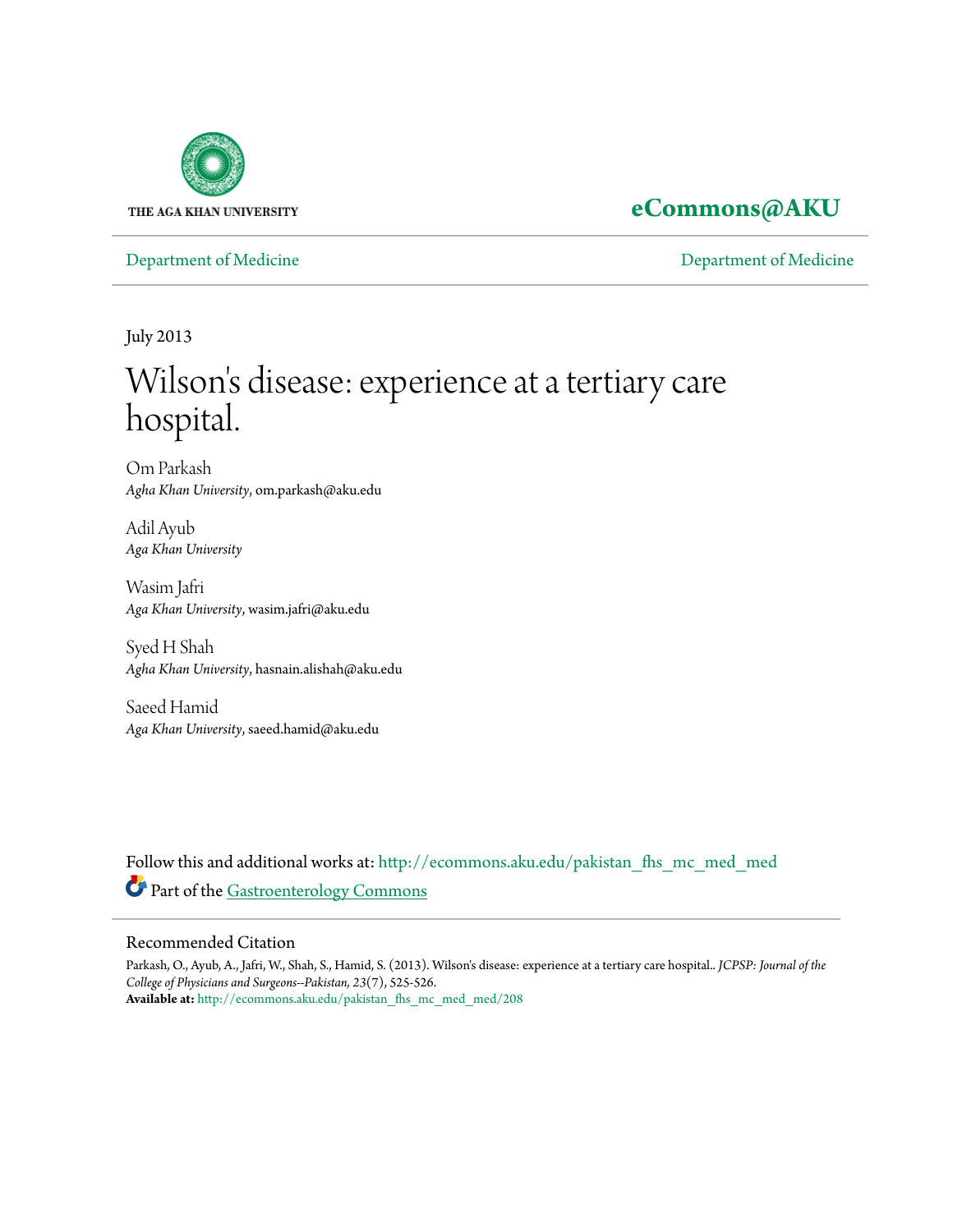## **Wilson's Disease: Experience at a Tertiary Care Hospital**

Om Parkash<sup>1</sup>, Adil Ayub<sup>2</sup>, Wasim Jafri<sup>1</sup>, Syed Hasnain Alishah<sup>1</sup> and Saeed Hamid<sup>1</sup>

### **ABSTRACT**

Wilson's disease (WD) is a rare autosomal recessive disorder of copper metabolism. Data regarding WD is not available from Pakistan. A cross-sectional study was conducted at The Aga Khan University Hospital, Karachi, and all patients admitted with primary and secondary diagnosis of Wilson's disease were added. A total of 47 patients were seen; 68%  $(n = 32)$  were male. The mean age was 26.6 ± 9.97 years. Most of the patients presented with hepatic,  $(n = 22, 46.8\%)$ , neurological, (n = 17, 36.2%) and psychiatric (n = 8, 17%) symptoms. Mean ceruloplasmin level was  $0.17 \pm 0.13$  g/dl; it was < 0.25 g/dl in 39 (86.6%) patients. Serum copper (Cu) was reduced in 32 (68.1%) patients and 24-hr-urinary Cu was raised in 22 (47.6%) patients. Slit lamp examination for Kayser-Fleischer (KF) rings was done on 15 (31.9%) patients and 9 (60%) of them had KF rings. Mean serum aspartate transaminase (AST) / alanine transaminases (ALT) ratio was 1.92 and median alkaline phosphatase / total bilirubin ratio was 79.30 (IQR 35.05; 166.50).

**Key Words:** Wilson's disease. Kayser-Fleischer (KF) ring. Serum copper.

Wilson's disease (WD) is a rare autosomal recessive disorder of copper metabolism, caused by decreased biliary copper excretion and deposition in liver, brain, kidneys and skeletal system. The patients present with a variety of clinical symptoms, the most common being liver disease, neurological and psychiatric disturbances.1,2 The diagnosis of WD is difficult because of lack of specific and sensitive tests for WD. Due to relative rarity of WD and lack of awareness among the physicians, this disease is not diagnosed early, at least in our country. Therefore, majority of patients present late with either decompensated liver disease or incapacitating neurologic disease.3 To the best of the authors' knowledge, there is very limited data and available literature on WD from Pakistan,4 so a crosssectional study was done at The Aga Khan University Hospital, Karachi. After data collection and analysis, a comparison with studies from India, Japan and Europe was made.<sup>5-7</sup>

A total of 47 patients were seen from 1985 to 2011, and 32 (68.1%) among them were male. The mean age of the patients was  $26.6 \pm 9.97$  years. The most common presentation in this group of patients was hepatic,  $(n = 22, 46.8\%)$ , followed by neurological,  $(n = 17,$ 36.2%) and psychiatric ( $n = 8$ , 17%) patients. The patients with psychiatric symptoms had an earlier onset of disease at the mean age of  $18.8 \pm 3.3$  years.

The clinical diagnosis of WD was confirmed with ceruloplasmin level, 24-hour-urinary copper and serum copper level (Table I). The two ratios (SGOT/SGPT,

*Department of Medicine1 / Medical Student2, The Aga Khan University, Karachi.*

*Correspondence: Dr. Om Parkash, A-12, Pak Tameer Plaza, Gulshan-e-Iqbal, Block 14, Karachi. E-mail: om.parkash@aku.edu*

*Received: May 14, 2012; Accepted: March 19, 2013.*

| <b>Table I:</b> Diagnostic investigations for WD.                              |                           |  |  |  |
|--------------------------------------------------------------------------------|---------------------------|--|--|--|
| <sup>1</sup> Ceruloplasmin levels (q/dl)                                       | $0.17 \pm 0.13$           |  |  |  |
| $224$ -hr urinary copper secretion* (ug/day)                                   | 155 (IQR 44.26; 407.75)   |  |  |  |
| <sup>3</sup> Serum copper (ug/dl)*                                             | 55.60 (IQR 34.42; 73.75)  |  |  |  |
| <b>AST/ALT</b> ratio                                                           | $1.92 \pm 1.36$           |  |  |  |
| Alkaline phosphatase/ total bilirubin ratio*                                   | 79.30 (IQR 35.05; 166.50) |  |  |  |
| * Modian with interguartile ranges (IOP) has been reported for these variables |                           |  |  |  |

\* Median with interquartile ranges (IQR) has been reported for these variables 1. normal values > 0.25g/dl, 2. normal values (70-160µg/dl) 3. Normal values 70-160µg/dl

Alk.P/T.Bil) which had been recently reported in a study in acute liver failure patients were also calculated. The mean value for AST/ALT ratio was 1.92 ± 1.36 and median value for Alk.P/T.Bil ratio was 79 (IQR 35.05; 166.50). MRI was done in 21 (84%) patients of neuropsychiatric group and 17 (81%) of these were found to have abnormal signaling within basal ganglia, consistent with WD.

The mean age at onset was slightly higher in this cohort as compared to other comparison studies. There was a higher burden of WD in male population, which is quite comparable with studies from India and Japan, but European study on the other hand had shown a higher female predominance (Table II). The most common mode of presentation in this cohort was hepatic, which is consistent with Japanese and European studies.5,7 Data from Indian study, however, has reported a high predominance of neuropsychiatric symptoms and a lower mean age-of-onset.<sup>6</sup> This has also been observed in the present study that psychiatric mode of presentation was more common in younger age group with a mean age of presentation at 18.8 ± 3 years.

The diagnostic biochemical parameters in this study showed low ceruloplasmin levels in most of our patients. For those tested for 24-hr-urinary copper, less than half had raised levels. This is comparable with results from Japanese study, but on the contrary, studies from India and Europe had shown very high percentage of patients with raised 24-hr-urinary Cu levels. Similar trends were